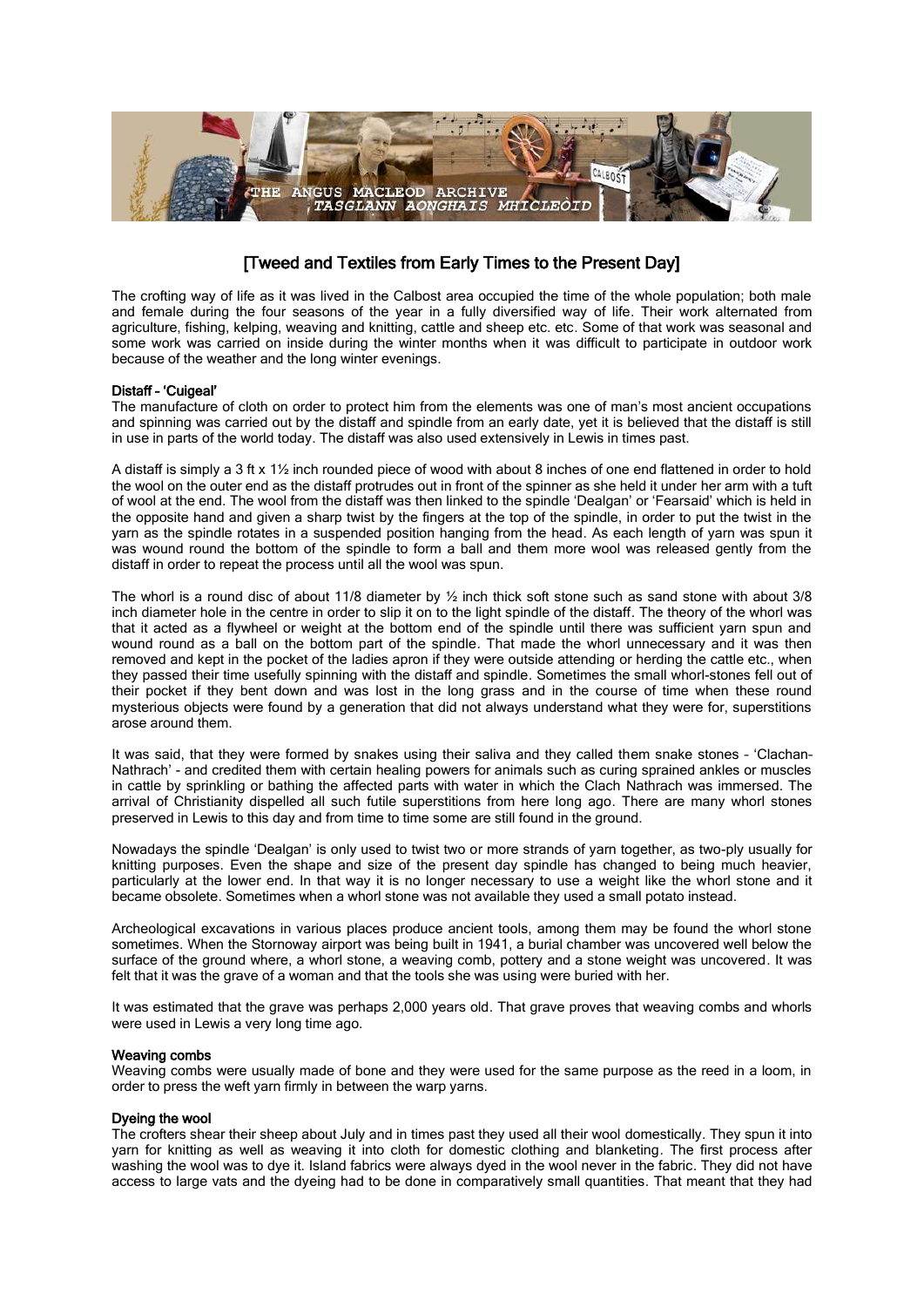difficulty of scale and accurate repeats. That problem was helped when the Congested Districts Board which was established in 1897 supplied many crofter communities with large dyeing boilers to enable them to dye larger quantities of wool. One of these C.D.B. boilers came to Calbost and it was used extensively both for dyeing wool and heating the water at the loch for the weekly wash of clothes and the annual wash of blankets, which was then laid out on the green to bleach, 'Todhar'.

They used a variety of vegetable dyes but perhaps the most popular in our area was lichen, 'Crotal' which they scraped from the plentiful rocks in the area. 'Crotal' produced a reddish brown colour, but the depth of colour depended on the quantity of crotal that was used for a given quantity of wool. There were no formal recipes and the worker went by appearance. It was not difficult to do if one observed how it was done and followed the process as the writer has done on more than one occasion. Necessity as they say is the mother of invention.

Among some of the other plants they used were heather, the roots of the water lily, elder etc., as well as peat soot etc, A list of over 40 vegetable dyes is given in Professor Scott's 1914 report 'Home Industries in the Highland and Islands', a library book.

In the early 1930s some of the Harris Tweed mills in Stornoway notably Messrs James MacDonald,& Co., the man from Habost Lochs, bought Crotal in bags from us as youngsters at 5/- or 12½p per bag. Probably they used it as a feature. The dyeing of wool with crotal was carried out in the following manner, a layer of clean wool was laid on the bottom of the boiler, or three-legged pot, followed by a layer of crotal and so on until the pot was nearly full. Then water was introduced until the whole was well covered. Sometimes the lichen was soaked for days in a warm solution of ammonia or alternatively a splash of what a tactful island woman called 'home solution', urine, 'Maighistir' was used for fastness. Then it was boiled for hours over a peat fire at the side of a stream or loch under constant supervision.

When it was cool the dyed wool was taken out and all the particles of crotal carefully shaken out of it vigorously and it was hung on a fence or spread out on dry stone wall or boulders in the sun and wind. When the dyed wool was thoroughly dry and clean it was bagged and put aside for the next process which was hand carding, a process usually carried out by women during the long winter evenings.

#### Wool carding

In earlier times crofting families very often employed maidservants and manservants. One of the duties of the maidservants was to card and spin the wool. It was customary for each family to manufacture one roll of Harris Tweed from their own wool each year. The manservant was employed on agricultural work as well as fishing.

Some of the merchants practiced the truck system of payment or probably the real truth was that the people paid in kind because they did not have the money. Wool was one of the items of barter and some merchants accumulated a lot of wool and employed carders and spinners to convert the wool into yarn. That practice went on in Valtos, Lochs until quite late.

Hand carding was very tedious and time consuming and the people of Lochs began to send their wool to the mainland. Mills very early in the 20<sup>th</sup> century were for carding only. The first carding mill in Harris was erected by Sir Samuel Scott the proprietor of North Harris in 1900 for the benefit of the local people. The second carding mill in Lewis and Harris was set up by Aeneas Mackenzie in 1902. It was operated from a belt in his Patent Slip Boat Yard. In time it became Newall's wool mills.

Mill spinning in Lewis did not start until 1909.

#### Spinning wheel – 'Cuidhle-Shniomha'

In time the hand spinning of the distaff was supervised by the march of science and now at the end of the  $20<sup>th</sup>$ century spinning is developed to a fine art with sophisticated machinery that will mass-produce in five minutes more than many distaffs would produce in a lifetime. Even the well-known spinning wheel was a big advance in the spinning process and greatly helped the domestic manufacture of cloth. There was a variety of designs of spinning wheels.

They had a name for every single part of the spinning wheel and the community is indebted to 'Dwelly' for preserving most of them in his invaluable dictionary. The domestic manufacture of cloth was carried on in the remote offshore islands of Scotland and small other parts of Britain before the industrial revolution and Hebridean smallholders sometimes paid their land rent with pladding and blanketing. In 1656 pladding was one of the items of trade that was listed as being brought to Glasgow by Highland ships.

The full effect of the industrial revolution was slow to penetrate to the Outer Hebrides because of remoteness and poor communication and when a certain philanthropist thought of commercially one of the local products known as 'Clo-Mor', Big Tweed, it quickly caught on, on its own merits and it was soon appreciated on world markets, and a local cottage industry began to spring up round the product.

The nature of the crofting way of life in the Hebrides where every family had an annual supply of wool and a spinning wheel along with the necessary skills and technology to enable them to handle every aspect of the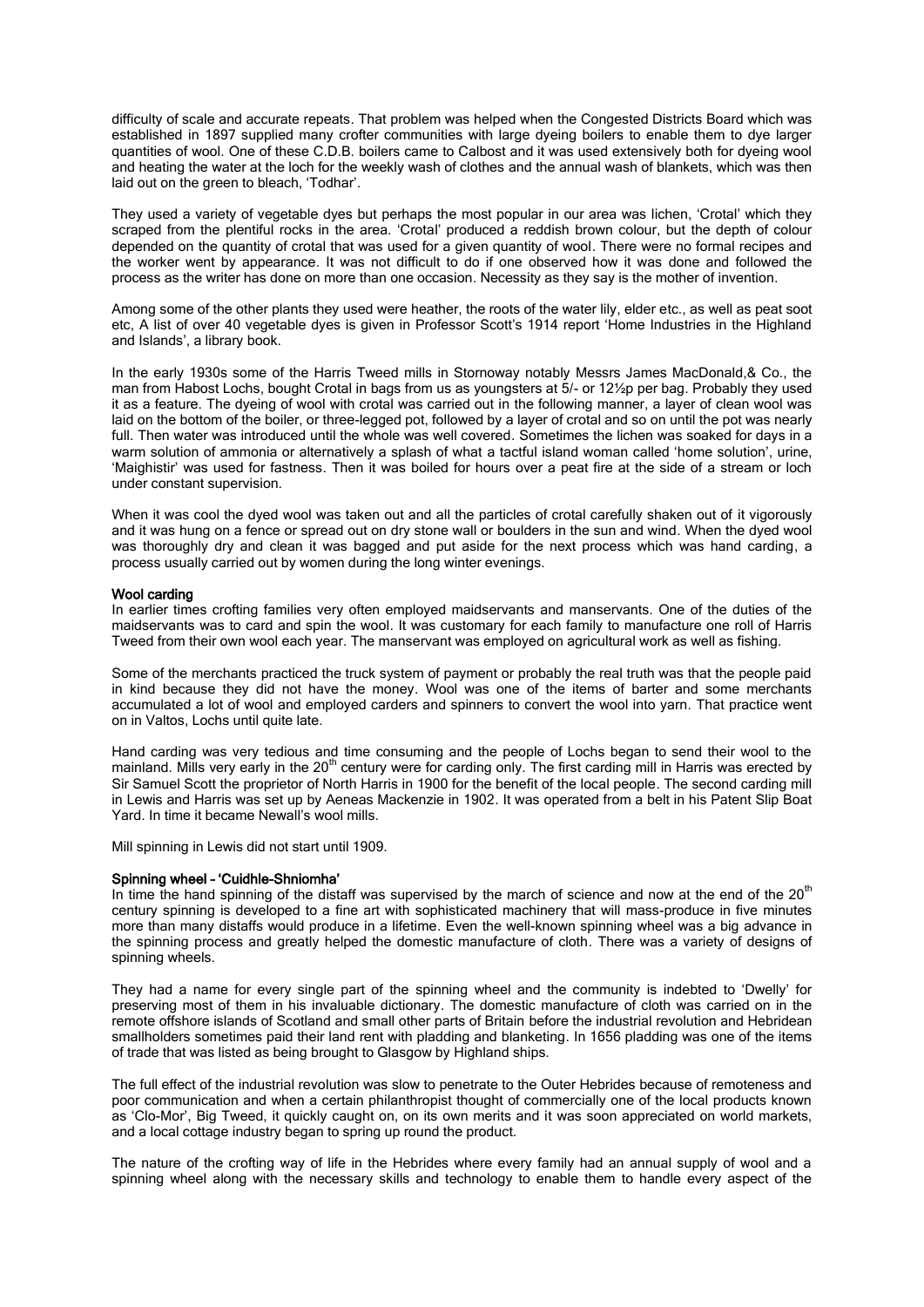manufacture of both yarn and cloth was crucial, particularly in the early transitional period from the domestic use of the product, to gaining for itself a commercial foothold in world markets without the aid of costly advertising campaigns and marketing structures. In that way the noble spinning wheel was a major factor in the establishment of the modern Harris Tweed Industry.

#### Hand warping – 'Deilbh'

Warping, like all other processes in the making of 'Clo-Mor' tweed by the crofters in the Outer Hebrides improved greatly in the  $20<sup>th</sup>$  century. Earlier on there were no warping sticks as we know them in the  $20<sup>th</sup>$  century. Warping was done by inserting pegs in between the stones in a wall and earlier still warping was done by fixing pegs in the earth or clay floor. In the very early days there were only two strands of yarn used by the warpers. It was during the 15 years' life of the Congested District Board from 1897 to 1912 that big improvements were made in the way, all aspects of the manufacture of the cottage tweed industry were carried out. In 1898 the Board decided to set aside a sum of money in order to give practical instruction and training in the manufacture of tweed, to the crofters of Lewis. Mr Alexander Lamont was appointed and his salary was paid by the Board.

Mr Lamont improved the warping techniques, the dyeing of the wool, introduced new designs, and introduced the tying-in of the tweeds into the looms. He taught the warpers to use more strands of yarn and they progressed from 10 ends to 12 ends, later 24 ends, 36 ends and 48 ends in the warping process.

When my father retired as a weaver in 1924 he had never used more than 10 ends when warping and he always dismantled the warping sticks after warping a piece. He never tied in tweed in the loom. He always threaded each individual thread through the heddles and reed. At that point the wooden weaving looms was removed from our kitchen and housed in a thatched weaving shed and my elder brother John took over the weaving, a large proportion of which was done for local people at that time, but he also wove for Newalls. John was very progressive and very soon he introduced two major improvements. He was the first person in the area to introduce tying-in the warp to the end of the previous tweed in the loom and my father was far from pleased with his modern ways. He also introduced warping with 24 ends which was a very big improvement. At that time, and long after, all warping was done by the weaver and there was no extra payment for warping. Eventually warping was done in the mills and most of the young weavers did not know how to warp tweed. Local hand-spun yarn came to the weaver in the form of balls and the warper had two long boxes sectioned off in order to accommodate one ball of yarn in each section of about 9" x 9" instead of a bank that was designed to take the caps that came from the mill.

Normally nowadays, a warping stick is a 12" long and that is 1½ weavers vards because a weaver's vard is 8 feet long. To produce a weaver's yard of tweed a person has to have 2lbs of Harris yarn, approximately 1lb for the warp and 1lb for the weft. If therefore one has 80lbs of yarn in one colour, he warps a piece of 40 weaver's yards long and that will finish as approximately 85 yds. The warping frame is designed at 12 feet long for easy calculation of length of warps.

Producing a web of 'Clo-Mor' tweed entirely by hand as in the past, was a very slow and tedious process and as the subsistence economy was giving way to a money-based economy there was less and less hand carding and later on less and less hand spinning as people were changing over to the use of mill spun yarn. In the early part of the 20<sup>th</sup> century some people adopted a middle course by using mill spun yarn in the warp and hand spun yarn in the weft. Such tweed was referred to as 50/50 and of course it commanded a higher price than tweed made from 100% mill spun yarn.

We remember well the last hand-spinning that took place in Calbost. It was done by Mrs Mary Ann Smith wife of Angus Smith, 5 Calbost in the early 1930s. She set her mind to producing a web of mill spun warp and hand spun weft. She washed, dyed and spun the weft herself on the spinning wheel and she had it woven for her by my brother Murdo Macleod 8 Calbost, 'Peter' on the wooden loom, 'Beart–Mhor'. The 1930s were years of depression and Mrs Smith could not find a market for her 50/50 tweed. It lay in the house for years until eventually it was sold at the empire exhibition in Glasgow in 1938. It was the custom that the weaver was not paid for local tweeds until the web of tweed was sold and by that time Peter was away in the merchant navy but he was duly paid when he came home on leave.

Once the Orb-stamp was amended in 1933 production of mill spun tweed increased dramatically and the mills expanded. Until then there was only two mills in Lewis, Newalls and Kenneth Mackenzie. Mr. James Macdonald from Habost, Lochs, set up a mill in the early 1930s and he was the first mill to introduce finishing machinery. Later on in the 1930s Thomas Smith of Peterhead set up a mill in Stornoway. Warping with 48 ends was adopted everywhere and sometimes with 72 ends for special repeat patterns. Eventually machine warping was adopted because hand warping restricts the design of the patterns.

#### **Weaving**

The art of weaving goes back a long time but it was during the last 100 years that local cottage weaving changed from the primitive to the sophisticated thereby enabling the local cottage industry to survive in competition with the most modern technological weaving systems that can be installed in factory conditions.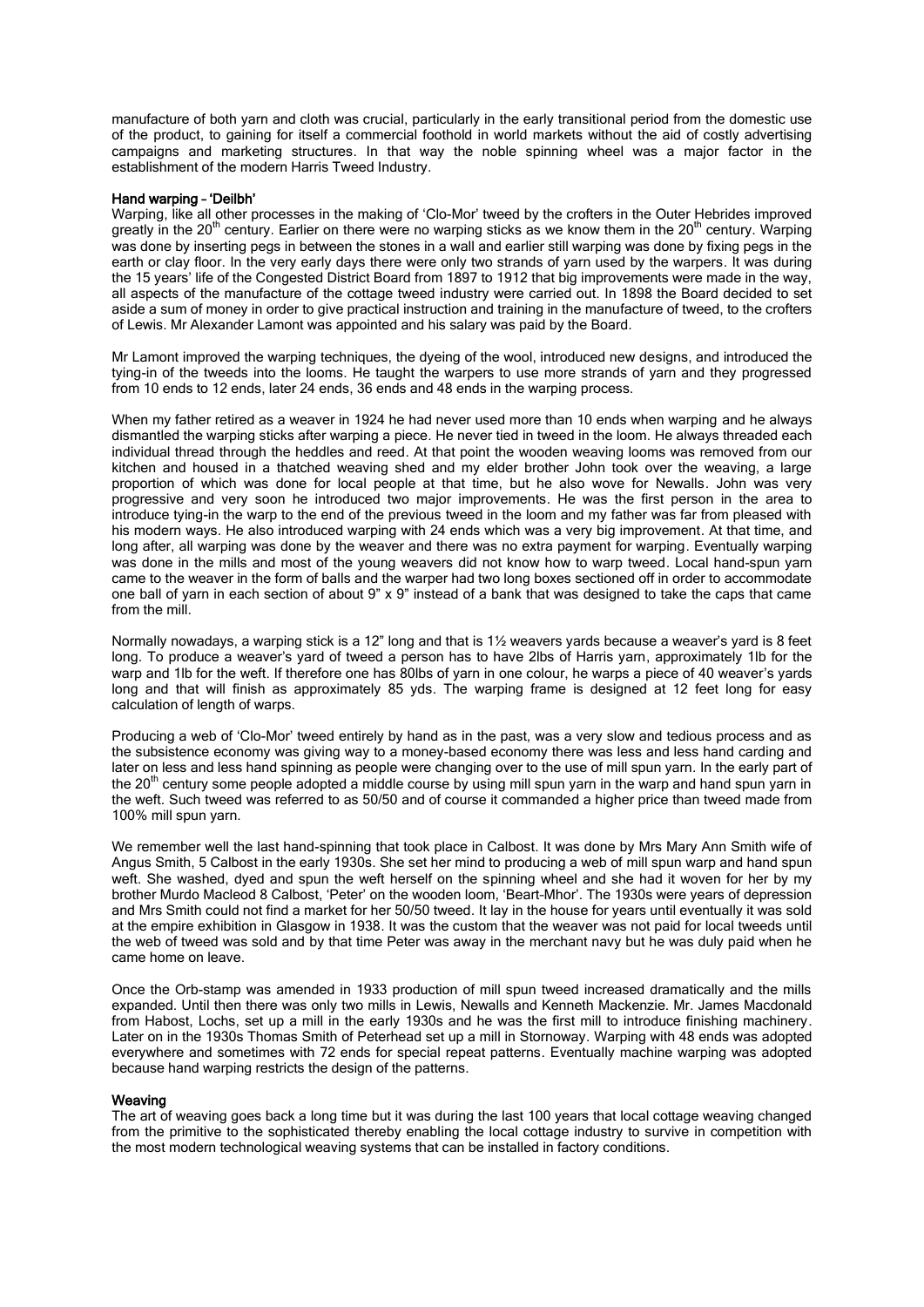One of the original settlers at Calbost, Murdo Morrison 1797-1870 was known as 'Murchadh Breabadair', 'Murdo Weaver' which indicated that either he or his father was a weaver. The loom in use at that time was the 'Beart Bheag', small loom, so called in order to distinguish it from the 'Beart-Mhor', big loom which came to Lewis at the very end of the  $19<sup>th</sup>$  century.

The writer's mother was also one of the early weavers at Calbost, Ishbel Nicolson, 8 Calbost, 1873-1942. She learnt the art of weaving from relatives at Balallan as a teenager just before 1890 and that was on the Beart Bheag which was the only kind of loom in use in Lewis at that time. The shuttle in the Beart Bheag was projected through the shedd in the warp like a school table loom. It was my mother that taught my grandfather and my father how to weave.

The Beart Bheag continued in use in Lewis well into the 20<sup>th</sup> century but unfortunately none of them survived the throwaway super-tidy sophisticated society of the  $20<sup>th</sup>$  century.

## Beart Mhor – Big Loom

The first Beart Mhor to come to Lewis was that of James Mackenzie, 4 Gravir, Seumas an Haboist, born 1850. He acquired his loom in the very early 1890s. There are examples of this big wooden loom preserved here and there in Lewis and Harris and some of them are still in use. Mr Mackenzie was ahead of his time in many respects, a self-taught man. Among his achievements was the building of a large off shore fishing boat, planned and built on his own on the beach at Gravir. His brother Kenneth Mackenzie was said to have been the first teacher in Lewis with a university degree. He was head teacher at Airidhantuim.

We do not know where did Mr Mackenzie get his loom from, but it was probably from the Scottish border country. Apparently he was not very keen to disclose the source of supply and as it is in many respects an adaptation of the Beart Bheag with certain improvements, Kenneth Nicolson, 11 Calbost 1843-1929 felt that he could overcome Mr Mackenzie's reticence by copying the new loom. A self-taught joiner and builder, he proceeded with his plan to construct the second Beart Mhor in Lewis, but when he came to the heedless, the reed and shuttles he had to go to James Mackenzie for information about possible suppliers, but James was uncooperative and Kenneth being a determined person responded by saying, 'Cha'n aithne dhomh nach dean mi chuis', and he went back home and inserted an advertisement in the Highland News which was the weekly newspaper that circulated in the area at that time. The response was gratifying and very soon Kenneth Nicolson's loom was the second Beart Mhor at work in Lewis about the mid-1890s.

At that time almost the whole production of Harris Tweed was carried out by the crofters and rural merchants and when Kenneth Nicolson Calbost moved to Stornoway with his family in 1902, his friends advised him against the move because they felt he might not get enough weaving work in Stornoway to sustain himself and his family. That was the year Aeneas Mackenzie installed a small carding machine on one of the belts in his timber yard. There was no spinning machinery in Lewis at that time. Mr Nicolson was known in Stornoway as 'Am Breabadair', the weaver, probably because he was the only weaver in town.

While the industrial revolution put an end to cottage weaving on the mainland, the full effects of the revolution was slow to reach the Scottish offshore islands and cottage weaving continued there long after it was killed off on the mainland by competition of the mass production of industrial factories. After a while the glamour and romance attached to home spun and the aroma of the peat smoke in the crofters' thatched cottages as well as natural dyes etc., acquired a certain shop value which created a demand for the Hebridean hand-made product. The 'Clo-Mor' which the humble crofter had hitherto manufactured for his own use also acquired a reputation for quality and durability and more and more buyers were attracted to it.

Obviously Lord and Lady Dunmore, the proprietors of Harris were perceptive people because it is on record that they were the first to appreciate the qualities of the cloth that was manufactured by the local people for their own use and they and their staff began to wear it. Then they introduced it to their shooting and fishing guests from the south in the 1840s, hence the first time 'Clo-Mor' was commercialised and as it happened to be in Harris, it was natural to apply the English name of Harris Tweed to the Hebridean product.

Commercialisation of Harris Tweed had not progressed much at the end of the 19<sup>th</sup> century but it is said in the 'Scott Report industries in the Highland and Islands 1914' that the tweed industry had made great strides by 1906 and further evidence of this is afforded by the conviction of a person in London who sold an imitation power-loom fabric as Harris Tweed in 1906.

The Congested District Board advanced funds in the late 1890s free of interest for the purchase of improved looms. These cost £6 to £8 each to be repaid as to one third in advance, one third in six months and one third in twelve months. In 1899 there were 55 looms in Lewis. In 1906 there were 161 and in 1911 it was estimated there were about 300 looms in Lewis. It would appear that the above figures refer to new looms 'Beart-Mhor' as distinct from the 'Beart-Bheag'.

Fortunately far-sighted socially motivated people advocated the registration of a trade mark to protect the cottage industry as early as the 1890s and of course the conviction of a person in London in 1906 for selling imitation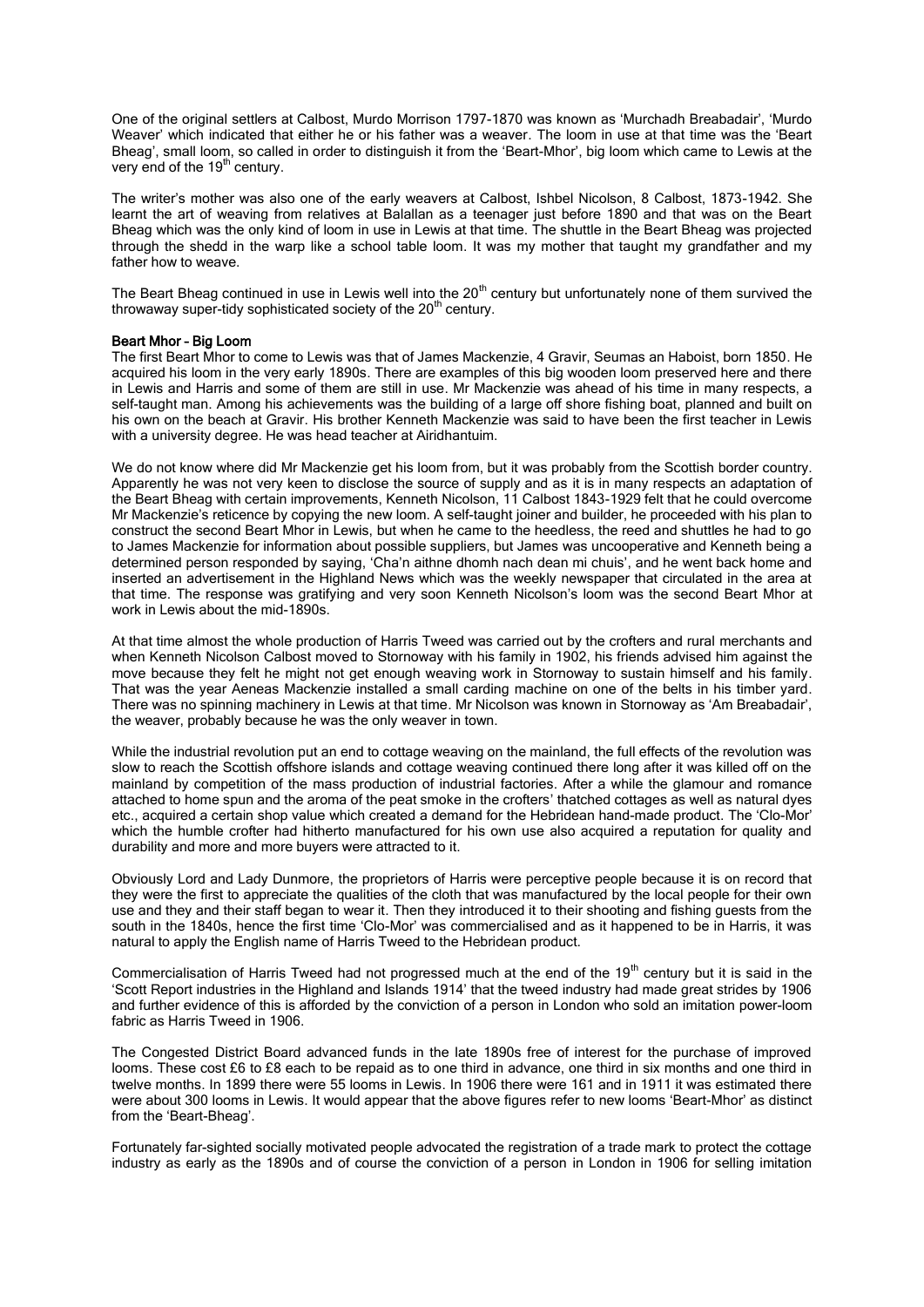power-loom-woven fabric as Harris Tweed as well as other instances of passing off brought home to people the urgent need to protect the industry.

In 1909 the 'Harris Tweed Association' was formed in order to apply for and administer a Harris Tweed trade mark. The 'Orb' certification trade mark was registered in 1910 as a hand spun, hand woven mark of origin and the association began to apply it to the cloth throughout the Outer Hebrides in 1911.

The original definition of the 'Orb' trade mark was:

Harris Tweed is a tweed, hand spun, hand woven, and finished by hand in the Outer Hebrides with 'Made in Harris', 'Made in Lewis', or 'Made in Uist or Barra', etc added as appropriate.

Originally the Harris Tweed Association Ltd. was a representative body but in 1929 the system of nomination was abolished and vacancies accruing thereafter were filled by co-option by the surviving members. It was not until 1933 that the definition of the Orb mark was amended to allow the 'Orb' to be applied to cloth made from millspun yarn so long as it was spun in the Outer Hebrides from virgin Scottish wool.

By that time each of the three spinning mills in Stornoway had a weaving department with a concentration of Hattersley Looms and even some double-width power looms which were used for the weaving of blankets at that time. It was fairly obvious that the weaving mill spun Harris Tweed as the last process associated with the croft and the old cottage industry was drifting into the mills and some far-sighted leaders of the crofters made it a condition of the 1933 amendment that a clause be inserted safeguarding the cottage weaving.

The new 1933 definition therefore reads as follows:

Harris Tweed means Tweed made from pure virgin wool produced in Scotland, spun, dyed and finished in the Outer Hebrides and hand-woven by the islanders at their own home.

All the looms were removed from mill premises except for the use of pattern weaving. In that way the industry was anchored to its original island homes and main selling feature, and it proved badly needed employment as it developed during the subsequent years.

Many people, particularly the small producers who relied on commission spinners for their yarn supplies were very unhappy with the way the 1933 amendment to the definition of the 'Orb' trademark failed to recognise that the industry was using mainland mill-spun yarn at least for as long as it was using island mill-spun yarn, and that island-spun yarn was recognised by the amendment whereas the mainland mill-spun yarn was rejected.

In fact most of the Stornoway spinners themselves built up their Harris Tweed business originally by using mainland mill spun yarn and therefore the 1933 amendment failed to acknowledge the true facts of the situation in Lewis and Harris, even although a substantial amount of the yarn that was used in the manufacture of Harris Tweed in 1933 was still mainland yarn. That discrimination caused a lot of bitterness in the industry down through the years. The Stornoway spinners undertook to supply all the yarn needs of the 'Orb' Harris Tweed Industry but failed to do so.

## The Hattersley Loom

Lord Leverhulme the Lewis proprietor bought one of the Stornoway mills in the early 1920s and introduced the Hattersley Loom into the industry. His ambition was to concentrate the weaving into large sheds. At first it was single shuttle looms but in 1924 some 40 six shuttle looms came to the island. The first two Hattersley looms came to Calbost in 1933, one to Jack Macleod number 8 and one to John Nicolson number 11. The last wooden loom Beart Mhor in Calbost was still in use in 1944 when the 79 year old weaver, Calum Morrison, Calum Alastair Mhurchaidh 1875-1944 died suddenly with partly woven tweed still in his wooden loom. It was Peter his neighbour that completed the weaving of the tweed.

Jessie Platt of Eishken was among a number of people and philanthropic agencies that encouraged the Harris Tweed industry. Mrs Platt provided an outlet for a substantial quantity of the crofter tweed that was produced in Lochs and we have seen an old note book in Eishken Lodge giving details of purchased of local crofter cloth for which she paid 3/6 a yd (17<sup>1</sup>/<sub>2</sub> p) in 1889. That was a very high price at that time. In the late 1920s crofter tweed was selling so low as 2/6 or 12½ p and on occasion for much less.

Evidence of the esteem in which the people of Lochs held the Platts of Eishken is to be found in the illuminated address that was formulated by Mr Kerr the head teacher of Planasker School Marvig on behalf of the people on the occasion of the Platt's Silver Wedding Anniversary on 15/8/01, part of which reads: 'Nor can we allow this occasion to pass without acknowledging our deep indebtedness to you for the great interest you shave shown in our local tweed industry.'

The people of Park and district always referred to Jessie Platt as 'Lady Platt' or the 'Lady' thus paying her the compliment of conferring on her an unofficial title, which many thought was hers by right.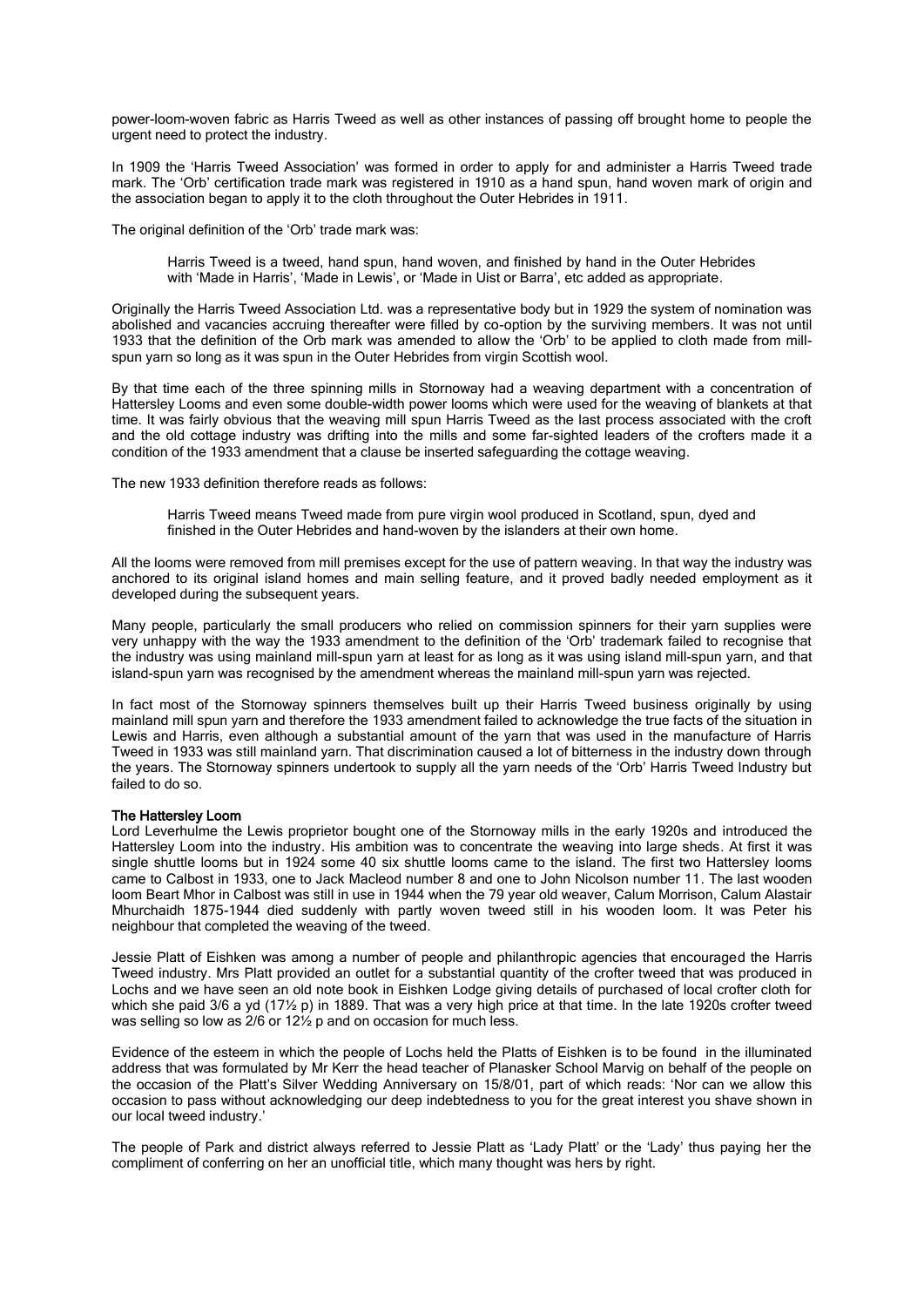In the early part of the 20<sup>th</sup> century there were seven or eight weavers in Calbost, all of them operating the Big Loom and working for the domestic industry. That was a weaver for every second croft.

#### Waulking - Luadh

The finishing of the 'Clo-Mor' like all the other processes was carried out in the homes of the people and the 'Luadh' was a social occasion attended by the writer and his compatriots on many occasions in our youth.

A team of six or eight volunteer young women took up position opposite each other on each side of the waulking board 'Cleath Luaidh' which was a purpose built large board, somewhat larger than a door, say 10 ft x 4½ ft. (Sometimes a door itself was used). The 'Cleath' was placed over two tubs, one at each end (tubs were usually made by cutting a 50 gallon oak cask into two equal halves). The cloth was soaked in one of the tubs in a strong solution of hot water and washing soda. The lady of the house supervised the work.

The supervisory lady brought a suitable length of the cloth on to the board, probably three or four yards per pair of girls after wringing all the water out of the cloth. The girls worked in pairs, one opposite the other pummelling and rubbing the cloth back and fore across the table, taking care to apply equal treatment to every inch of the cloth as they rhythmically pummelled to the lilt of their waulking songs.

There was usually a lead singer in the team and the custom was for the lead singer sometimes to improvise words spontaneously in a humorous fashion relating to some local event but more often than not linking the name of one or other of the young men present to a prospective girlfriend (sometimes a likely and eligible girl but certainly not always). The idea was to entertain and these lead singers were really capable. There were always a few young ladies and some not so young in every community that specialised in lead singing at 'Luadhs'. At one time every chore was performed to the tune of a work song. Stress was absent and they were happy at their work.

The purpose of waulking or finishing the cloth is twofold: to remove all the oil and dirt from the cloth and shrink the cloth both in width and length until it is a soft clean cloth ready to wear. The width of the cloth is shrunk from 32 inches as it leaves the loom to 28½ inches after finishing and four or five yards in the length of a full place.

It was an easy matter to over-do the shrinking and therefore the lady supervisor kept a constant watch by intervening every so often and measuring the width, not with a tape measure but with her hand - 'cromadh' which is the length from the knuckle of the longest finger in the closed position right round to the palm of the hand which is about 5 inches. Therefore five and three-quarter 'cromadh' was about 28½ inches.

It was absolutely necessary to keep the temperature of the water fairly high so that the cloth would not cool down too much. Cold cloth was almost impossible to shrink and therefore the team of girls worked fairly fast. A competent supervising lady ensured a fairly easy task for the team by keeping the water fairly warm. The children of the village looked forward to a 'Luadh'. It was not only a happy occasion but a time when there was always a hand out of a piece and jam which was highly appreciated because jam was only available on special occasions such as weddings and 'Luadhs'.

Up until the time of the amending of the definition of the 'Orb' Trade mark to allow Hebridean mill spun yarn to qualify for the 'Orb' in 1933, there were no finishing machinery in the islands and all tweed was either finished domestically by luadh or sent to the mainland for mill finishing, usually in Paisley. The new definition of the 'Orb' stamp required all the processes in the manufacture of Harris Tweed to be carried out in the Hebrides and Stornoway mills installed finishing plants about 1934.

Once finishing plants were installed on the islands the days of the domestic 'Luadhs' were numbered and the institution began to fade away after 1934. The merchants and small producers found it more convenient to send their tweed to Seedhill, Paisley and instruct the Paisley finishers to bale and forward their tweed to their customers who were usually in London or Leeds. Very little export of Harris Tweed was done in the 1930s or earlier.

The Harris Tweed Association controlled the 'Orb' stamp and they had inspectors at all the finishing plants. Manufacturers completed a stamping application form for each roll they submitted for stamping duly signed and declaring where the yarn in the piece was spun and where it was woven. Garment labels were available from the Harris Tweed Association offices at the rate of one for every 3 or 4 yards stamped, and the manufacturer usually forwarded the garment labels within the bales. These labels were abused at one time and a serial number was applied to each label so that every label could be traced to the manufacture of issue in the event of any doubt.

#### Small producers

 $\mu$  Money was in short supply in Lewis in the 19<sup>th</sup> century and shopkeepers accepted any form of currency the crofters were able to offer such as eggs, wool and labour etc. in exchange for the necessities of life. There was a long standing precedent for this form of barter by the tacksmen and landlords who accepted or indeed demanded agricultural produce and labour on lieu of the annual rent etc.

Unfortunately their exchange led to undesirable forms of the truck system in some instances, but more often than not the merchants themselves were the victims as they were obliged to accept the only currency these deprived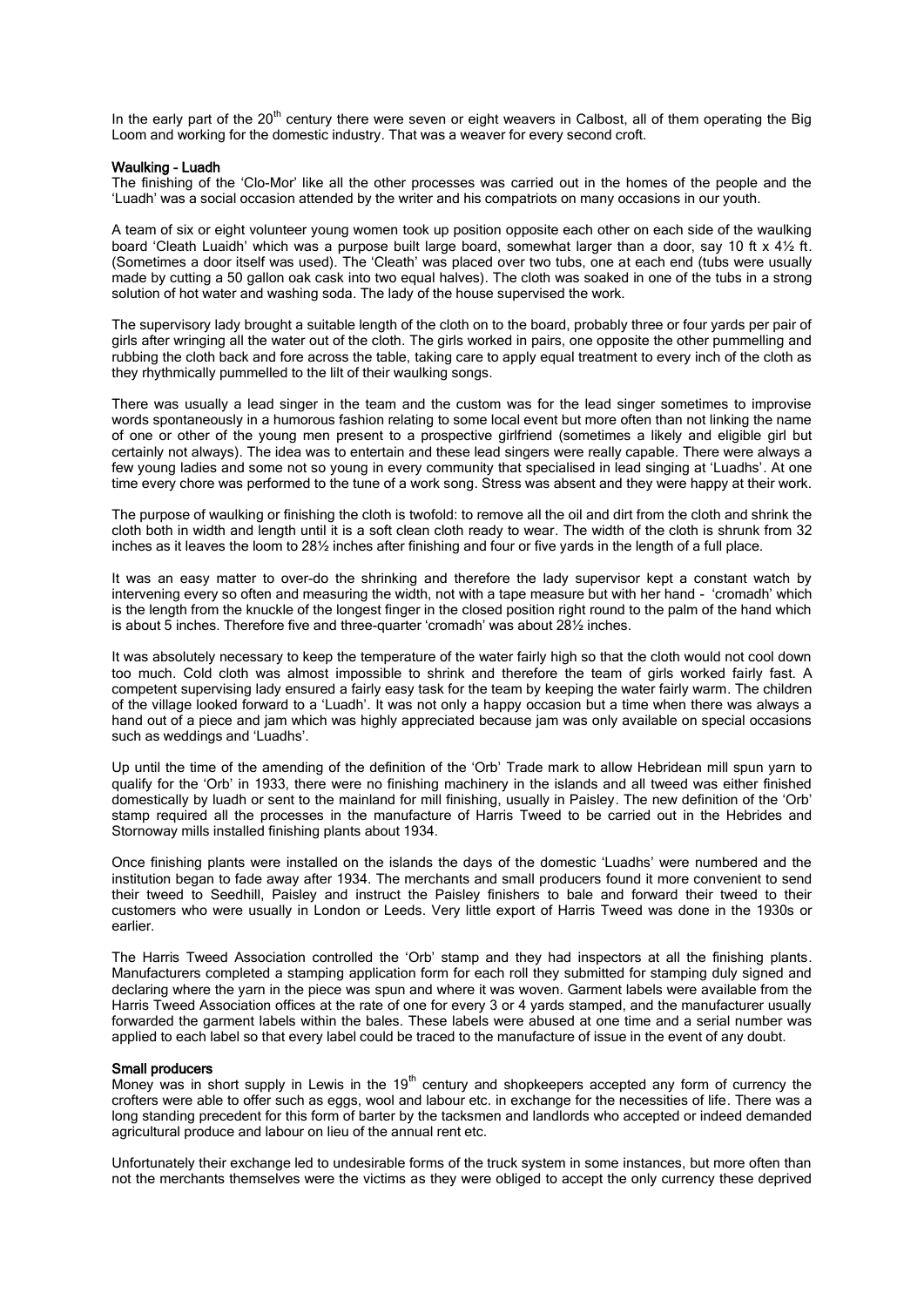crofters could offer. In a way the merchants were providing a small service which the political and economic system failed to do.

In these circumstances local merchants found themselves holding quantities of wool that was not easy to dispose of and the more enterprising merchants began to convert their stock or wool into yarn and tweed by giving it out to local woman to be washed, dyed and spun and then pass the yarn to commission weavers to be woven into Harris Tweed.

The resulting cloth was fairly easy to sell at least since the 20<sup>th</sup> century came in when merchants became aware of regular buyers of tweed in the south. The next step was that some of these local shopkeepers began to buy the finished cloth from the crofter and that helped the economy greatly.

The next natural step was the rise of local entrepreneurs known as small producers who were not necessarily shopkeepers but manufacturers of tweed in their own right by buying mill-spun yarn from commission spinners on the mainland because there were no spinners in the islands. That created a demand for yarn and in 1909 Kenneth Mackenzie 'Coinneach Alex' who was erecting a barrel factory on Lewis Street, Stornoway, changed his plans and installed the first wool spinning machinery in Lewis in his new factory buildings instead of a cooperage in order to cater for the increasing demand for the commission spinning of the crofters' own wool as well as the sale of yarn.

By the end of the first decade of the  $20<sup>th</sup>$  century the tweed industry in the Hebrides was developing into a multistrand industry with numerous crofter manufacturers. As well as the basic foundation of the industry mainly using their own wool, some of the crofters were producing hand spun cloth, others were producing a 50/50 cloth made from mill spun warp and hand spun weft. The small producers and some crofters were using mill spun yarn exclusively, some of which was mill spun in the islands and some on the mainland. In view of the way the industry was developing it became increasingly clear that it was necessary to protect the original hand spun Hebridean product by registering a trade mark and that was done in 1910 and the 'Orb Mark' was applied to the hand spun cloth from 1911 onwards.

Naturally the First World War created a demand for any Hebridean tweed whether it was stamped or not and the 1920s saw an explosion of small producer manufacture of mill spun cloth in Lewis, using mainland mill spun yarn as well as island mill spun yarn. Some of the mainland spinners established agents in Lewis for the sale of their yarn.

By the end of the 1920s and early in the 1930s elements in the industry agitated to have the definition of the 'Orb' trade mark amended in order to recognise the prevailing situation in the Hebridean Harris Tweed industry which was the fact that tweed manufactured exclusively from mill spun yarn was freely sold as Harris Tweed for decades and was therefore accepted as such by the buying public and therefore mill spun yarn should qualify for the 'Orb' trade marks. A strong Hebridean mill owners lobby agitated for the exclusive admission of island mill spun yarn and the rejection of mainland mill spun yarn.

A lively and sometimes heated debate raged for years with James Macdonald, a crofter's son from Habost, Lochs, who was at that time in the process of erecting a spinning mill in Stornoway in partnership with Gilbert Archer, a millionaire from Edinburgh, at the centre of the debate, and three Lochs religious ministers representing the crofters, Rev Murdoch Macrae, Kinloch, Rev Calum Maciver, Crossbost and Rev Norman Macleod, Uigen, a man from Kershader.

In the end the definition of the 'Orb' Trade mark was amended in 1933 in order to allow for the stamping of island mill spun yarn by the 'Orb' stamp. The mainland mill spun yarn was excluded but not until after the Orb spinners gave an undertaking that they would supply all the needs for mill spun yarn.

Ironically only 12 years later in 1945 the same James Macdonald withdrew from the 'Orb' Harris Tweed Industry and set up a new woollen mill in Oban producing an identical product and having it woven in the Uists on domestic Hattersley Looms. That led to the Lord Hunter Court Case in 1964. The small producers complained consistently from 1933 until the Lord Hunter court case of 1964 that they were denied a fair share of island spun 'Orb' yarn. The effect of the Lord Hunter judgement was to create conditions in the industry that resulted in a short space of time in the elimination of the small producers from the industry. There were several small producers in Calbost.

Two of the main small producers in the industry, Ms Kenneth Macleod & Co Ltd Shawbost and Stephen Burns & Co., Stornoway set up spinning plants of their own. The decline of the industry was not brought about by a shortage of 'Orb' spinning capacity in the islands but by a surfeit of spinning capacity chasing too few orders. More 'Orb' spinning capacity would have hastened or brought the 1970 crisis forward sooner seeing there wasn't the necessary harmony in the industry to enable the whole industry to regulate itself.